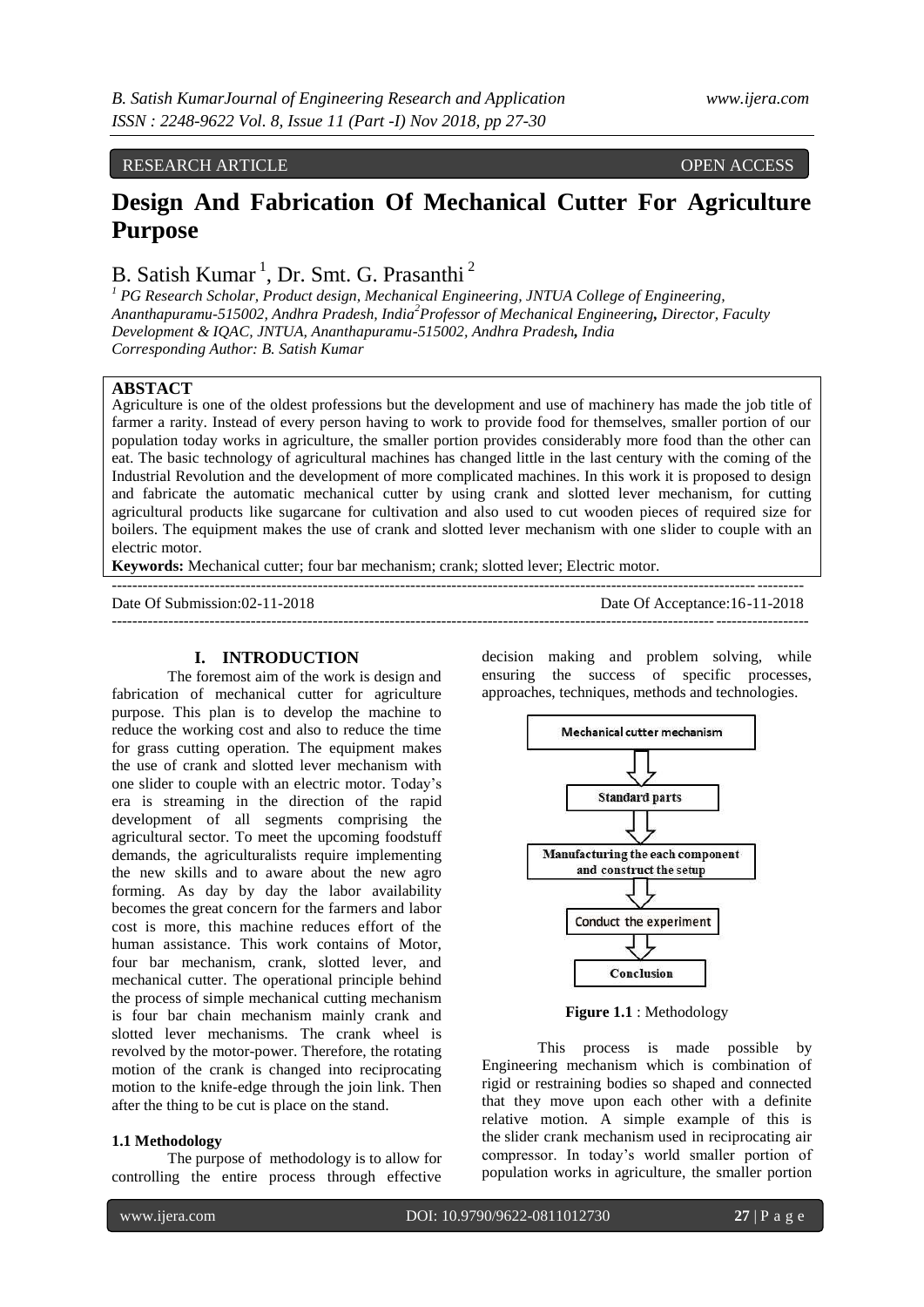provides considerably more food than the other can eat. This basic technology of agriculture machines changed and developed the new innovative techniques. In this present work it is proposed a new method of mechanical cutting mechanism. Here the four bar mechanism is used. The four bar mechanism is used to cut the agriculture products with the help of motor. When the electrical power is given to the motor, it runs the mechanism and the mechanical cutter to cut the agriculture products.

### **1.2 Objective**

The objective of the proposed system is to design and fabrication of mechanical cutter for agriculture purpose in order to minimize the human assistance. It is used to cut the agriculture products like sugarcane and wooden pieces for required sizes. The equipment makes the use of crank slotted lever mechanism with one slider couple with an electric motor.

## **II. PROPOSED SYSTEM**

| S.no | of<br>Name<br>the<br>component                                                 | Quantit<br>у           | Specifica<br>tion |
|------|--------------------------------------------------------------------------------|------------------------|-------------------|
| 1    | Square<br>shaped<br>Rectangle<br>shaped<br>&<br>L-shaped<br>Mild steel<br>rods | 12 feet<br>&<br>4 feet | NA                |
| 2    | Electric<br>motor                                                              | 1                      | 12 V,<br>65 N-M   |
| 3    | Welding<br>cost                                                                | <b>NA</b>              | <b>NA</b>         |
| 4    | Shaft rod                                                                      | 1                      | Mild<br>steel     |
| 5    | Nut<br>and<br><b>Bolts</b>                                                     | 10                     | Steel             |
| 6    | Clamps                                                                         | 4                      | Steel             |

**Table 1** : Material used

Generally dc current motors are used in all industrial and any current application because it gives better result to ac current. So in this dc current motor is used. Dc motor produce continuous movement and whose speed of revolution can easily be control it makes them ideal. The system is run by a DC motor. This motor rotates the chain drive which is used to collect the sewage waste materials in the sewage water. The specifications of the DC motor used are power 60 rpm. Dc motor consists of two parts. Dc motor one is stator and another is

rotor. Stator is stationary part and rotor is rotating part.

| Table 2 : DC motor specification |                       |  |  |
|----------------------------------|-----------------------|--|--|
| <b>Parameters</b>                | <b>Specifications</b> |  |  |
| Nominal voltage                  | 12V                   |  |  |
| Nominal power                    | 50W                   |  |  |
| Nominal current                  | $1.0 - 1.5 A$         |  |  |
| High speed                       | 75-76 rpm             |  |  |
| Low speed                        | 50 rpm                |  |  |
| Noise                            | No gear noise         |  |  |
| Rational output                  | CW/CCW                |  |  |

Machines are a means of converting energy. Motors take electrical energy and produce mechanical energy. Electric motors are used to power hundreds of devices we use in everyday life. Motors come in various sizes. Huge motors that can take loads of 1000"s of Horsepower are typically used in the industry. Some examples of large motor applications include elevators, electric trains, hoists, and heavy metal rolling mills.

#### **III. WORKING PRINCIPLE**

The working principle behind the process of simple mechanical cutting mechanism is four bar chain mechanism mainly crank and slotted lever mechanisms. In the crank and slotted lever mechanism, the single crank slider mechanism is used to fabricating the mechanical cutter for agriculture purpose. The crank is revolved by the rotor. The revolving indication of the crank is changed into reciprocating motion by the coupling link by using the slider. The reciprocating motion at the other end of the coupler link is transformed into returning motion to the knife-edge by using guide hole. The thing to be cut is place on the stand.



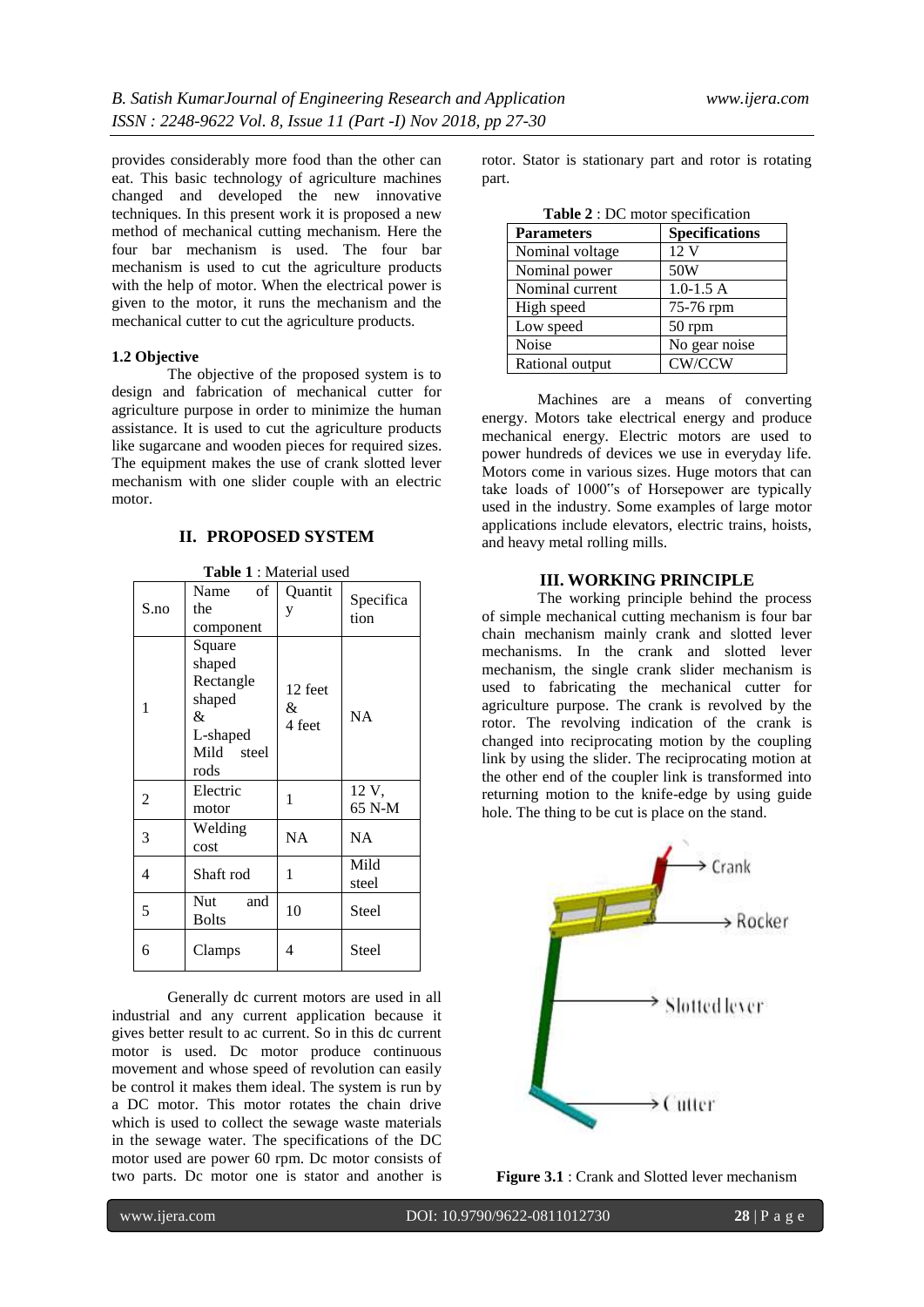## **IV. EXPERIMENTAL SETUP**

All the components of the fabrication of mechanical cutter such as rotor, crank, cutter, slotted lever, four bar mechanism are placed very carefully set on the frame stand as shown in figure 4.1. The existing model presents an Integrating feature of all the hardware components which has been used and developed in it. The presence of each and every module has been reasoned out and placed very carefully.



**Fig 4.1** : Experimental setup of mechanical cuter.

Experimental setup represents the fabrication of mechanical cutter for agriculture purpose. For doing experiment or to check the ability of the work is created with the crank and slotted lever mechanism and all the required components are carefully connected. . In the four bar mechanism having four bars called four bar linkage. As same in the four bar linkage, present work is setup in the same order wise. The electrical motor clamped on the frame. Firstly the rotor shaft is connected with the crank. The first edge of the rocker is connected with crank and the second edge of the rocker is pinned with the slotted lever, it moves along the parallel motion. Finally the slotted lever is joined with the working blade. The working blade is fixed at the bottom side of the stand.

## **4.1 working procedure**



**Fig 4.1.1 :** Working flow chart.

The working procedure of design and fabrication of mechanical cutter is to check the ability of the work, an experimental setup is created with four bar mechanism and all required components are carefully connected. In the four bar mechanism having four bar called four bar linkage. As same in the four bar linkage, the present work is setup in the order wise. The parts or linkages of four bar linkage are crank, rocker, slotted lever, frame. The whole setup of the work is placed on a frame. The motor is working with the help of electric power supply, on the motor shaft fixing the arrangement of crank. When switch ON power button, the motor start to rotate and the total arrangements which is shown in the figure 4.1.1. Here the rotary motion is converted in to the reciprocating motion by using simple mechanisms. The reciprocating motion ram is connected to the cutters as shown in figure 4.1, so that the cutter moves upward and downward direction the cutting process is carrying out through this machine. At that situation the work means sugar cane or required size of boiler sticks is placed under the knife-edge cutter after that it will be separated and obtain require size. The separated work will fall down under the frame. Then sugarcane pieces will be collected and the process of work will be continuously repeated.

## **V. APPLICATIONS**

This machine can be used to cut the sugarcane, kappa and wooden pieces of required size for boilers.

## **VI. CONCLUSION**

The existing model presents an Integrating feature of all the hardware components used have been developed in it. The mechanical cutter system helps to the agriculture products cutting and also